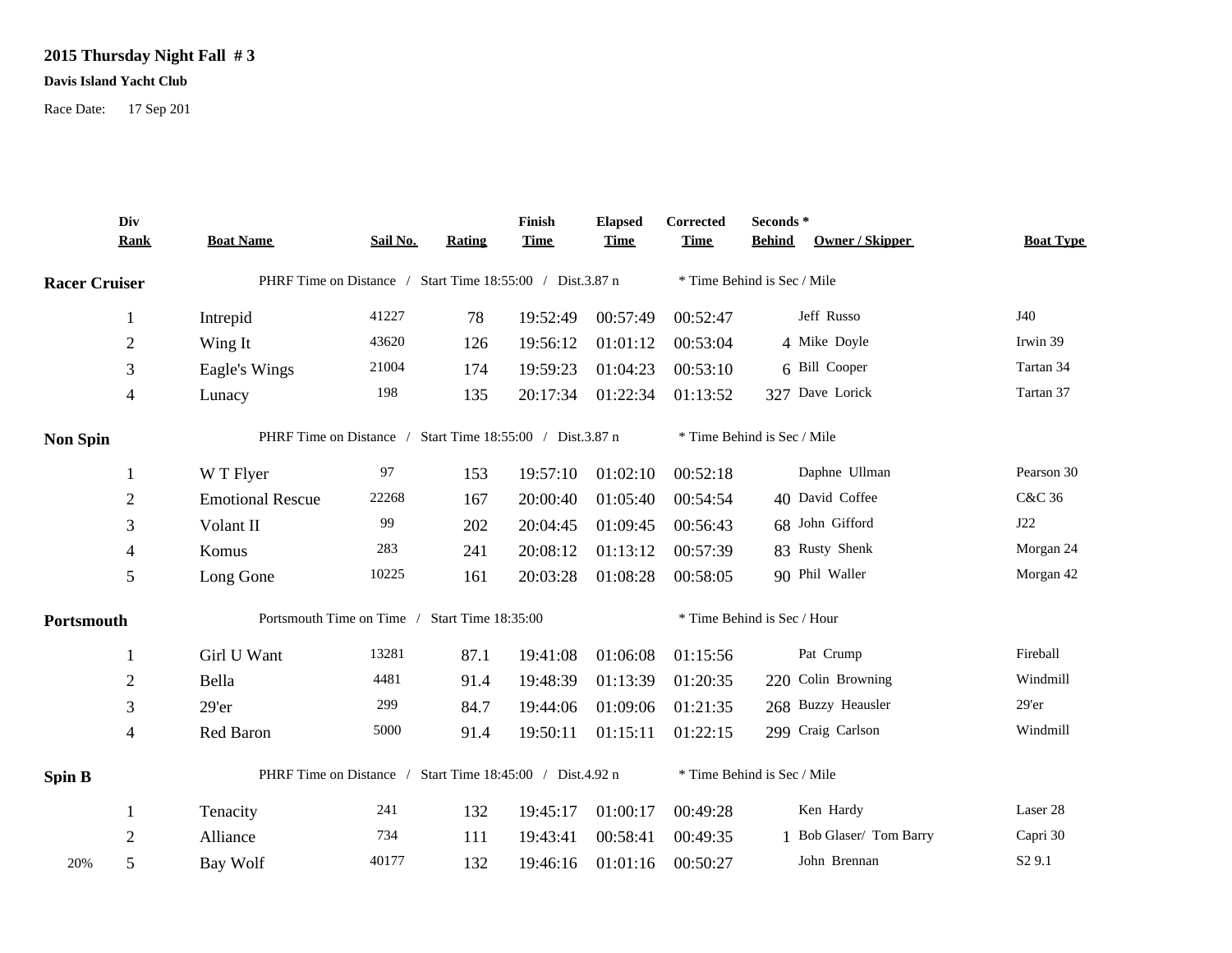|                             | $\overline{4}$   | Abracadabra                                               | 511    | 156 | 19:48:18 | 01:03:18 | 00:50:30                    | 13 Emily Kropp              | Wavelength 24      |  |  |
|-----------------------------|------------------|-----------------------------------------------------------|--------|-----|----------|----------|-----------------------------|-----------------------------|--------------------|--|--|
|                             | 5                | Junior                                                    | 41186  | 123 | 19:45:40 | 01:00:40 | 00:50:35                    | 14 Frank Selph Jr           | J27                |  |  |
|                             | $\sqrt{6}$       | Privateer                                                 | 282    | 132 | 19:47:15 | 01:02:15 | 00:51:26                    | 24 Chris Jones              | S <sub>2</sub> 9.1 |  |  |
|                             | 7                | Dr Bligh                                                  | $30\,$ | 132 | 19:51:05 | 01:06:05 | 00:55:16                    | 71 Mike Maher               | S <sub>2</sub> 9.1 |  |  |
|                             | $8\,$            | Untouchable                                               | 11     | 111 | 19:50:42 | 01:05:42 | 00:56:36                    | 87 Allen Saunders           | Elliott 770        |  |  |
|                             | 9                | Forerunner                                                | 23656  | 132 | 20:09:03 | 01:24:03 | 01:13:14                    | 290 Tim Ruman/ Frank Selph  | <b>J30</b>         |  |  |
| <b>AVE</b>                  |                  | Ruckus                                                    | 125    | 129 | 00:00:19 |          |                             | Tom DiGiacomo               | SR25               |  |  |
| <b>Melges 24</b>            |                  | PHRF Time on Distance / Start Time 18:40:00 / Dist.4.92 n |        |     |          |          | * Time Behind is Sec / Mile |                             |                    |  |  |
|                             | $\mathbf{1}$     | Wicked Witch                                              | 719    | 75  | 19:35:59 | 00:55:59 | 00:49:50                    | Joe Blouin                  | Melges 24          |  |  |
|                             | $\overline{2}$   | Rogue                                                     | 457    | 75  | 19:36:32 | 00:56:32 | 00:50:23                    | 7 Bob Kroetsch              | Melges 24          |  |  |
|                             | $\mathfrak{Z}$   | Firewater                                                 | 687    | 75  | 19:37:05 | 00:57:05 | 00:50:56                    | 13 George Haynie            | Melges 24          |  |  |
|                             | 4                | Carmelita                                                 | 119    | 75  | 19:38:25 | 00:58:25 | 00:52:16                    | 30 J.A. Booker              | Melges 24          |  |  |
| J24                         |                  | PHRF Time on Distance / Start Time 18:40:00 / Dist.4.92 n |        |     |          |          | * Time Behind is Sec / Mile |                             |                    |  |  |
|                             | $\mathbf{1}$     | Sabotage                                                  | 1858   | 171 | 19:42:25 | 01:02:25 | 00:48:24                    | Nate Vilardebo              | J24                |  |  |
|                             | $\boldsymbol{2}$ | Ragged Edge                                               | 154    | 171 | 19:45:29 | 01:05:29 | 00:51:28                    | 37 Dan Kresge               | J24                |  |  |
| 20%                         | 4                | Kraken                                                    | 3203   | 171 | 19:46:27 | 01:06:27 | 00:52:26                    | Jeffrey Siewert             | J24                |  |  |
| Spin A                      |                  | PHRF Time on Distance / Start Time 18:50:00 / Dist.4.92 n |        |     |          |          | * Time Behind is Sec / Mile |                             |                    |  |  |
|                             | 1                | Rocket                                                    | 48     | 72  | 19:47:38 | 00:57:38 | 00:51:44                    | Tarry Grimsdale             | J35                |  |  |
|                             | $\overline{2}$   | Fire & Ice                                                | 83198  | 81  | 19:48:49 | 00:58:49 | 00:52:10                    | 5 George Cussins            | J105               |  |  |
|                             | 3                | No Limit                                                  | 39526  | 42  | 19:46:54 | 00:56:54 | 00:53:27                    | 21 Burns/Hobbs/ Zonnenberg  | Farr 395           |  |  |
|                             | $\overline{4}$   | Hot Water                                                 | 42696  | 72  | 19:51:06 | 01:01:06 | 00:55:12                    | 42 Jose Suarez Hoyos        | J35                |  |  |
|                             | 5                | Tampa Girl                                                | 83242  | 54  | 19:53:37 | 01:03:37 | 00:59:11                    | 91 Bill Terry               | J120               |  |  |
| <b>DNF</b>                  | $8\,$            | <b>Attractive Nuisance</b>                                | 97083  | 93  |          |          |                             | Jamie Myers                 | Carrera 290        |  |  |
| $\ensuremath{\mathsf{DNF}}$ | $8\,$            | <b>Morning Glory</b>                                      | 97092  | 72  |          |          |                             | Leslie Fisher               | Schock 35          |  |  |
| <b>HPR</b>                  |                  | Time on Time /<br>Start Time 18:40:00                     |        |     |          |          |                             | * Time Behind is Sec / Hour |                    |  |  |
|                             | -1               | Whirligig                                                 | $82\,$ | 153 | 19:48:01 | 01:08:01 | 01:02:53                    | Charlie Cushing             | Ulitimate 20       |  |  |
|                             | $\overline{2}$   | <b>Bob Sled</b>                                           | 135    | 99  | 19:44:57 | 01:04:57 | 01:05:03                    | 124 Bob Bilthouse           | VX1                |  |  |